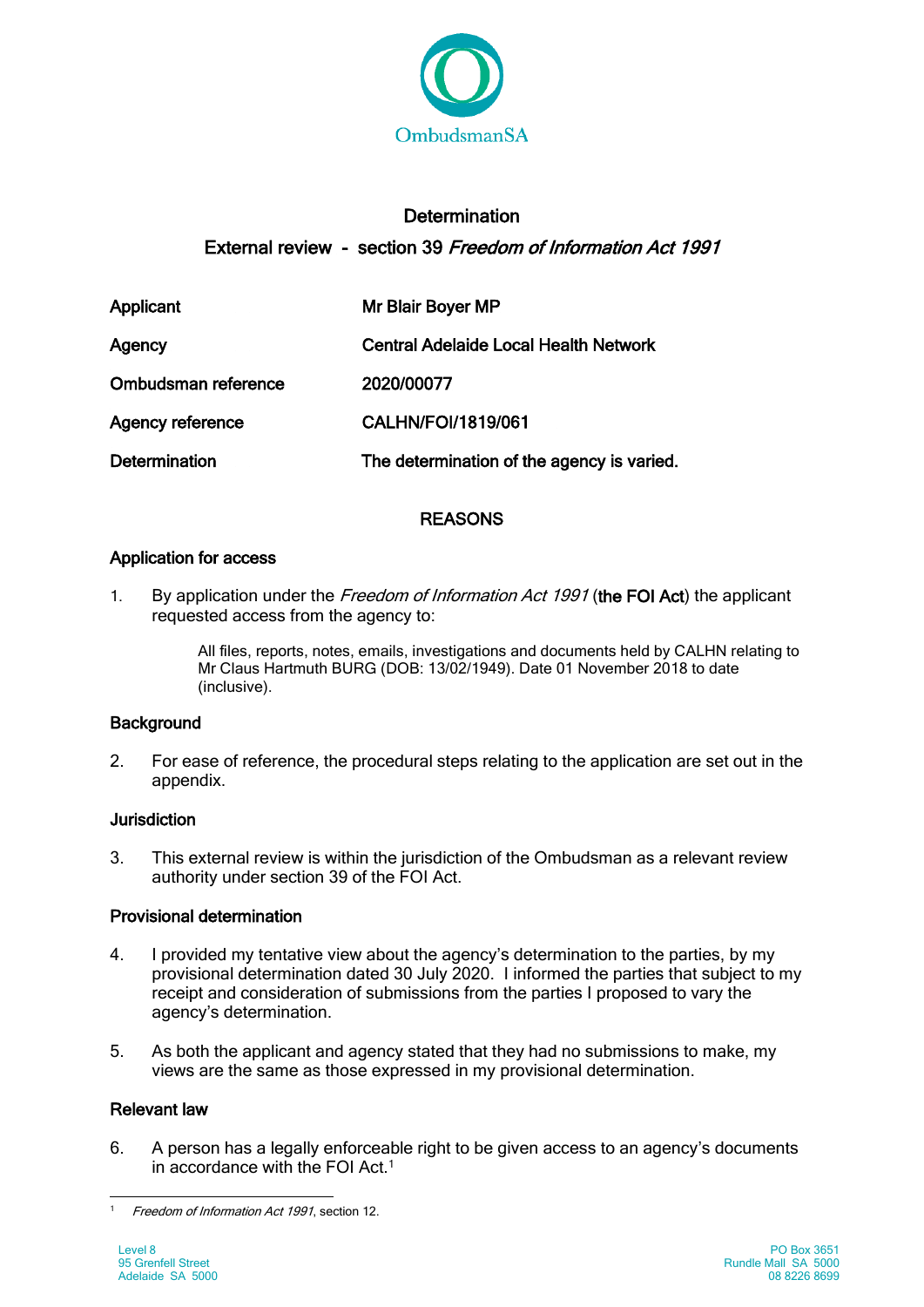7. The FOI Act provides that upon receipt of an access application, an agency may make a determination to refuse access where the documents are 'exempt'. Schedule 1 lists various exemption clauses which may be claimed by an agency as a basis for refusing access. The following provision is of relevance to this external review:

#### 9—Internal working documents

- (1) A document is an exempt document if it contains matter—
	- (a) that relates to—
		- (i) any opinion, advice or recommendation that has been obtained, prepared or recorded; or
		- (ii) any consultation or deliberation that has taken place,

in the course of, or for the purpose of, the decision-making functions of the Government, a Minister or an agency; and

- (b) the disclosure of which would, on balance, be contrary to the public interest.
- (2) A document is not an exempt document by virtue of this clause if it merely consists of—
	- (a) matter that appears in an agency's policy document; or
	- (b) factual or statistical material.
- 8. Under section 48, the onus is on the agency to justify its determination 'in any proceedings'. This includes the external review process.
- 9. Section 39(11) provides that the Ombudsman may confirm, vary or reverse the agency's determination in an external review, based on the circumstances existing at the time of review.

#### Documents in issue

- 10. The agency identified that 138 documents (1080 pages) were discovered. The agency stated that information out of scope was removed.
- 11. In the determination issued to the applicant and in its submissions to my Office, the agency did not identify the number of documents that exemptions were applied to.
- 12. Rather the agency specified that 430 pages were released in full, 477 pages were released in part, and 88 pages were exempt in full. This would also mean that 85 pages were considered out of scope.
- 13. The schedule of documents referring to the 138 documents is itself 86 pages and has not been presented in such a way that makes it easily apparent which documents are in issue.
- 14. In its determination and submissions the agency stated that 313 pages were partially exempt pursuant to clause 6(1) as they contained information concerning the personal affairs of a person.
- 15. 88 pages in full and 364 pages in part were considered exempt as they contained matter related to the internal working of the agency and were exempt pursuant to clause 9(1).
- 16. The applicant has identified that he is seeking external review specifically of the clause 9(1) exemptions.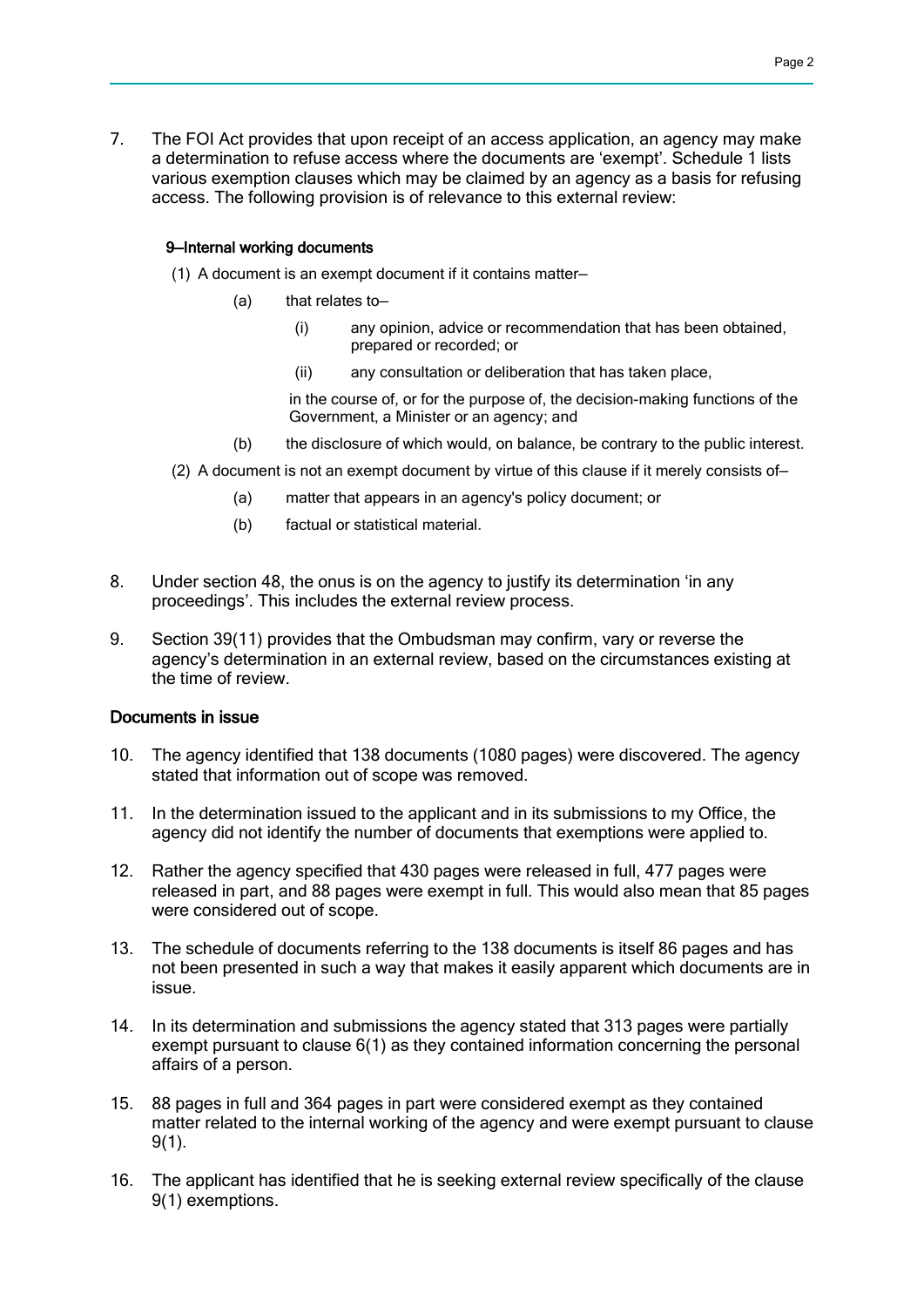#### Issues in this review

17. The issue for me to determine is whether the agency has justified its determination that the documents contain information exempt pursuant to clause 9(1).

### Consideration

- 18. From the outset it is necessary to address the background details of this external review.
- 19. The applicant, Mr Blair Boyer, made his FOI application acting as an agent on behalf of Mr Claus Burg.
- 20. The application for the documents under review were to assist Mr Burg through his misdiagnosis of cancer at the Queen Elizabeth Hospital. The application was made on 12 June 2019 and unfortunately Mr Burg passed away on 27 September 2019.
- 21. Mr Burg was survived by his wife Ms Lynda Burg. Both the applicant and Ms Lynda Burg maintain an interest in accessing the documents under review.
- 22. As noted above the agency's schedule of documents, due to its size, was unhelpful in identifying specific documents. This was exacerbated by the fact that parts of documents and certain pieces of information were duplicated frequently.
- 23. There are also numerous inconsistencies in how the agency has applied exemptions. For instance at page 65 a single paragraph has been redacted. In other instances throughout the documents where the same information has appeared, the preceding two paragraphs have also been redacted.
- 24. Additionally a document starting from page 290 was deemed out of scope, however the same document was considered in scope elsewhere in the determination.
- 25. The overall outcome is that the submissions by the agency have not been helpful in assisting my Office in conducting this external review.
- 26. However the sole clause under consideration for this review is clause 9(1). Accordingly I have formed a view as to the exempt status of the information based on the submissions before me.

### Clause 9(1)(a)

- 27. The scope of clause 9(1)(a) is wide, particularly given the words 'that relates to'.
- 28. The 'opinion, advice or recommendation', or 'consultation or deliberation' must nevertheless have been obtained, prepared or recorded in the course of, or for the purpose of, the decision-making functions of the Government, a Minister or an agency.
- 29. The Act says that on receipt of an access application, if an agency makes a determination to refuse access to the requested documents, it must give reasons in its notice of determination.2 Agencies must link the exemptions claimed to the actual contents of the documents, rather than make 'blanket' claims over the documents. This issue was discussed in the Ombudsman's 2014 FOI audit.3

<sup>-</sup>Freedom of Information Act 1991, section 23(2)(f).

See 'An audit of state government departments' implementation of the Freedom of Information Act 1991 (SA), May 2014, Part 7A, available at http://www.ombudsman.sa.gov.au/wp-content/uploads/An-audit-of-state-goverment-departmentsimplementation-of-the-Freedom-of-Information-Act-1991-SA1.pdf.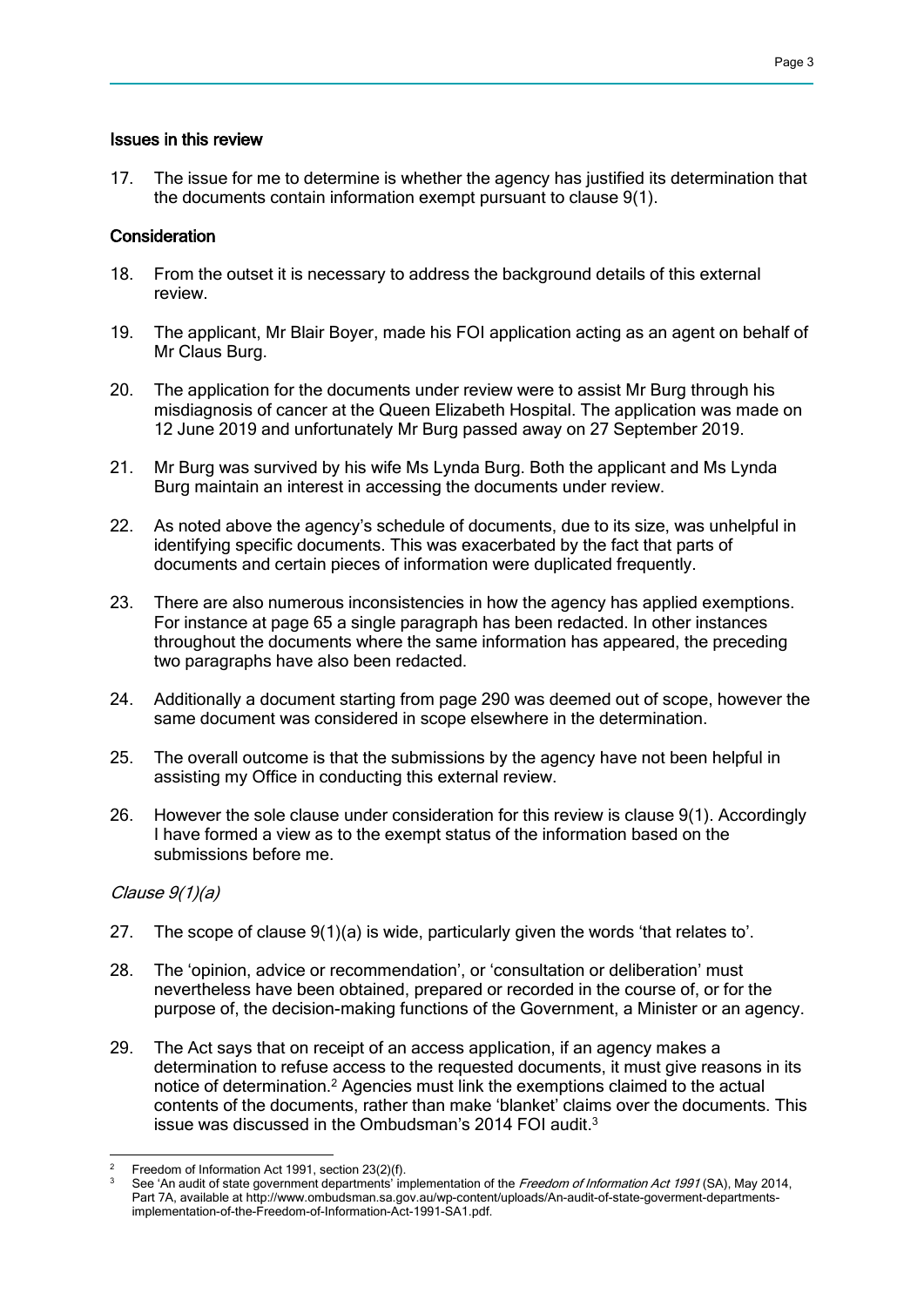- 30. In its submissions, both in the determination released to the applicant and to my Office, the agency did not necessarily identify how the redacted information relates to the decision making functions of the agency.
- 31. There are instances where it is not clear how the redacted information was either an opinion, advice, recommendation, consultation or deliberation that was obtained, prepared or recorded for the purpose of the decision making functions of the agency. An example of such an instance occurs on page 286.
- 32. However as the majority of the redacted information relates to internal discussions in response to Mr Burg's misdiagnosis, and that those discussions relate to how the agency should handle the issue moving forward, I am satisfied that the majority of exempted information relates to the agency's decision-making functions.

### Clause 9(1)(b)

- 33. In order for an internal working document to be an exempt document, the disclosure of the document must, on balance, be contrary to the public interest.
- 34. I remind the agency that it must engage in a 'public interest balancing process' in applying the public interest test.<sup>4</sup> Merely satisfying the initial criteria in an exemption clause with a public interest test under the Act, is not enough to satisfy the test that disclosure would, on balance, be contrary to the public interest. Agencies should always turn their mind to the objects of the Act, to extend as far as possible, the rights of the public to obtain access to information held by the government. This issue was also discussed in the Ombudsman's 2014 FOI audit.<sup>5</sup>
- 35. In the internal review determination released to the applicant, the agency provided the following as its consideration as to whether disclosure would, on balance, be contrary to the public interest:

Whilst I agree that the *exempt information* may be of some interest to the public. I do not consider the release would seriously benefit to the public [sic]. Providing information about possible shortcomings within government can help bring about improvement and change however in this matter I consider the release of the information could impair the integrity and viability of the decision making process.

[Emphasis by agency]

- 36. I do not consider that this statement indicates that a satisfactory balancing of interests took place. In the circumstances of the application, it is disingenuous to suggest that there *may* be *some* interest to the public in the information sought. To my mind there is a substantial public interest involved in this matter. There is a general public interest in a member of the public being granted access to information of significance to them, and this is especially so when that information relates to the circumstances behind a serious medical issue.
- 37. I also draw attention to the requirement that a decision maker needs to come to the conclusion that disclosure would, on balance, be contrary to the public interest. To suggest that release of information *could* impair an agency's decision making process and that factor alone is enough to conclude that release *would* be contrary to the public interest is an unsatisfactory conclusion.

<sup>-</sup>Ipex Information Technology Group Pty Ltd v Department of Information Technology Services SA (1997) 192 LSJS 54, 70.

See 'An audit of state government departments' implementation of the Freedom of Information Act 1991 (SA), May 2014, Part 7B, available at http://www.ombudsman.sa.gov.au/wp-content/uploads/An-audit-of-state-goverment-departmentsimplementation-of-the-Freedom-of-Information-Act-1991-SA1.pdf.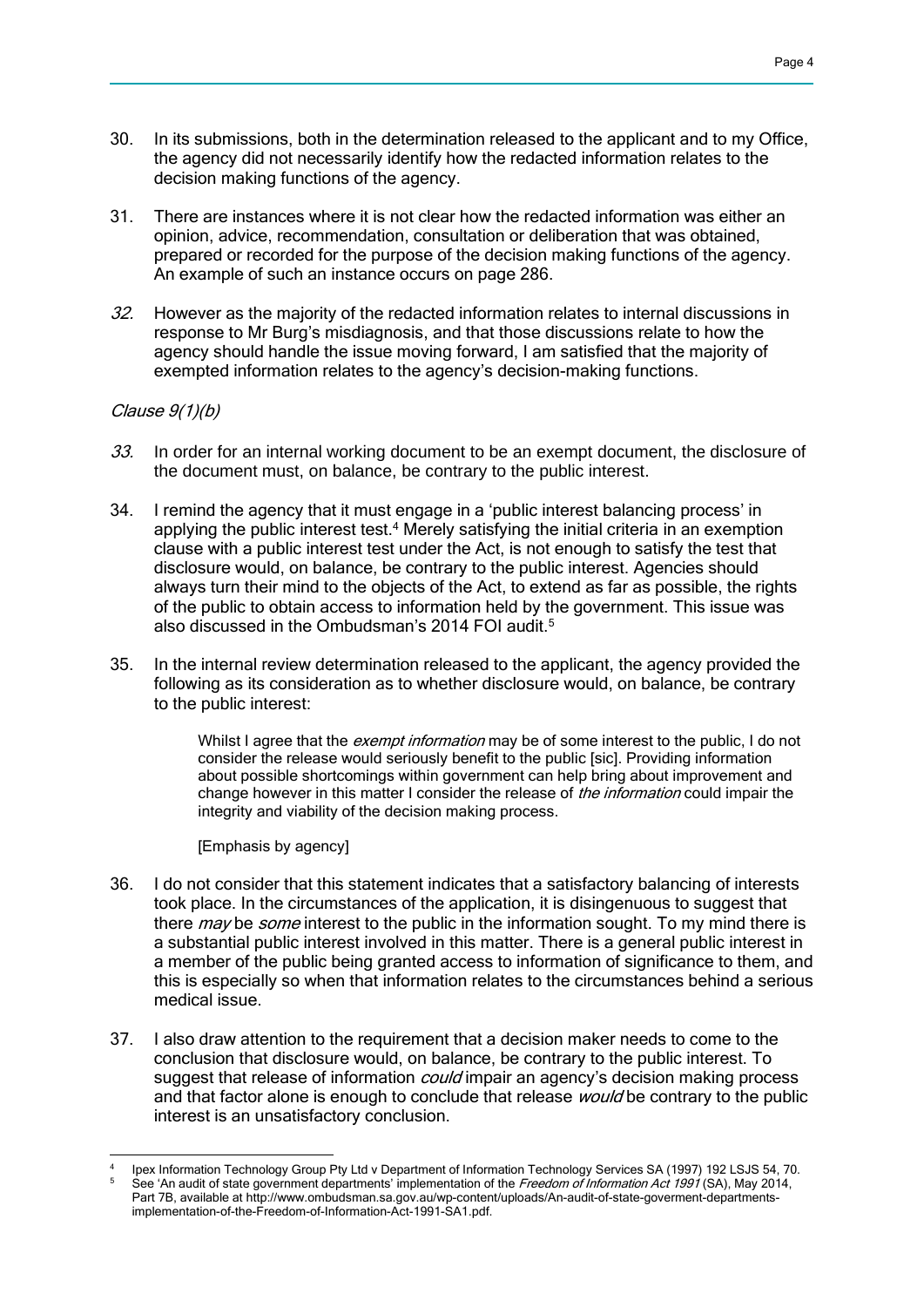- 38. In the agency's submission to my Office in response to this review, it identified the following public interest factors in favour of disclosure:
	- fulfilling the objects of the FOI Act, including the public interest in promoting openness and accountability of government agencies.
	- the public interest in a patient being able to gain access to information pertaining to themselves
	- the public interest in decisions of government being fair and transparent.
- 39. Factors identified in favour of non-disclosure included:
	- the impact draft documents could have on a patient and/or their family that were considerations, deliberations and personal opinions not necessarily the final outcome
	- the agency's objection to disclosure
	- the need for some confidentiality to allow the agency to operate openly and honestly to enable it to get to the truth and learn from mistakes
	- the agency had engaged in open disclosure with the patient and had informed him of all aspects of the events that had led to the mistaken diagnosis.
- 40. Whilst this is an improvement over the scarce balancing of interests provided to the applicant in the agency's determination, I still consider this submission indicates an inadequate consideration of the public interest.
- 41. In the circumstances of this review the agency also failed to identify what I consider to be two major factors in favour of disclosure which are:
	- providing an individual with information of special interest to them
	- providing documents of community interest in that they contain information of relevance to public confidence in the public health system
- 42. Whilst the agency identified that there is an interest in a patient being able to gain access to information pertaining to themselves, it vastly understates the special interest the applicant had in the circumstances of this application.
- 43. The applicant sought any documents that relate to a missed diagnosis of cancer which ultimately led to him passing away. There was a substantial special interest in the information in the documents which would have been relevant to him.
- 44. The documents in question would still be released to Mr Boyer and Ms Burg, and I consider that Ms Burg would share a similar substantial interest in the information contained in the documents.
- 45. There is also a substantial community interest in the information in the documents. Generally any information that may shed light on how a member of the public was potentially failed in his treatment by a public agency would be of great interest to the public in general. That is especially so when the potential failure had such a serious outcome.
- 46. The factors against disclosure identified by the agency do not have strong weight. In particular 'the agency's objection to disclosure' is an arbitrary factor. This factor has no relevance to whether disclosure would, on balance, be contrary to the public interest. The statement 'the agency objects to disclosure' immediately invites the question 'on what basis?' That an agency simply objects to disclosure should not in and of itself inform any consideration of whether a document's release would be contrary to the public interest.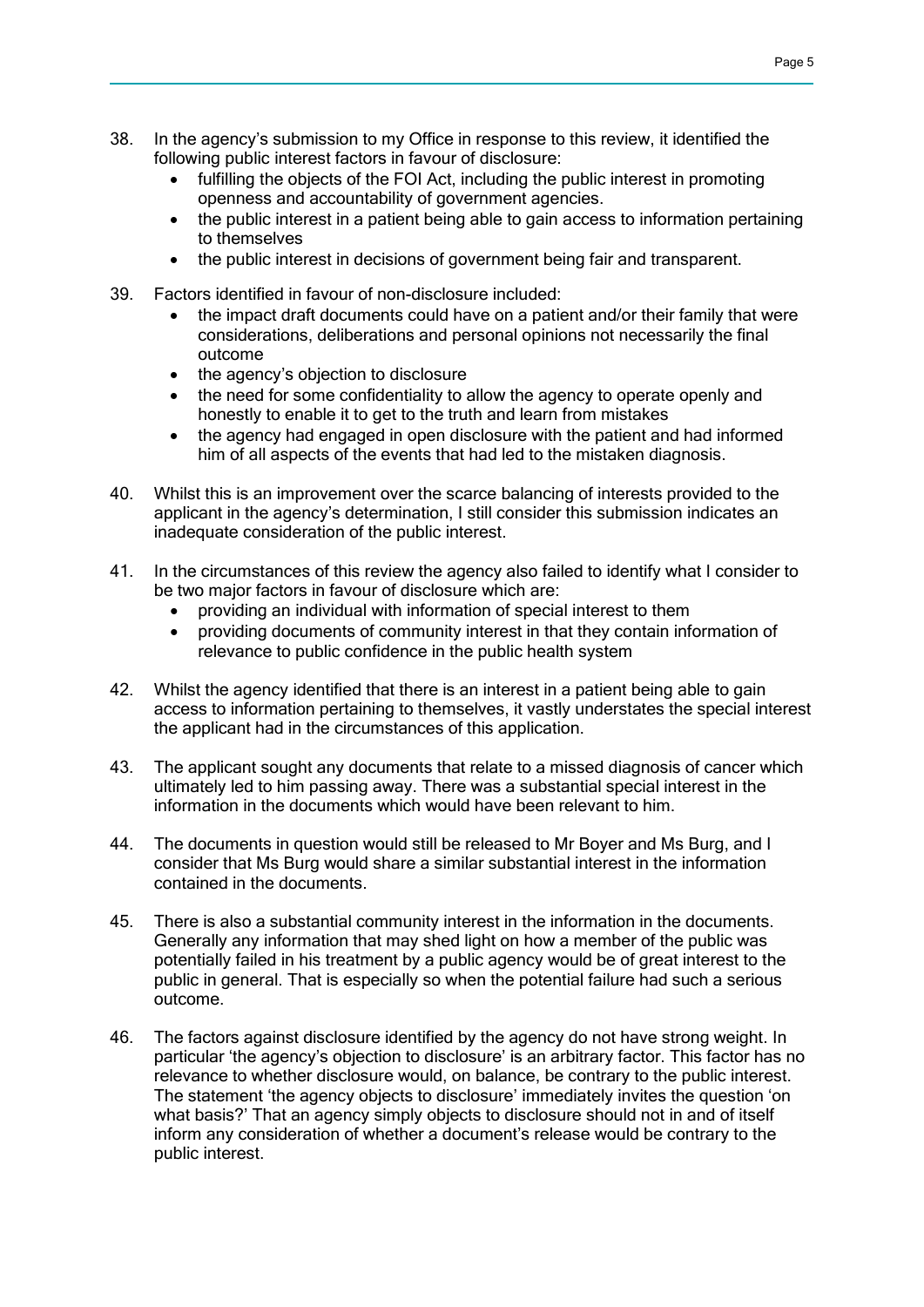- 47. Another issue with the agency's identified factors is the suggestion that open disclosure had occurred with the patient and he had been informed of 'all aspects of the events' that had led to the unfortunate diagnosis, and that the draft documents could have an impact on a patient and/or their family when the documents reveal information that was not necessarily a final outcome.
- 48. On my reading of the documents the information which has been redacted by the agency predominantly pertains to a singular issue. If the patient had been made aware of all aspects of the events involved in the diagnosis he received, it is difficult to agree that the release of the redacted information would now mislead the patient's surviving family members.
- 49. With regard to the prospect that release of the redacted information may have an impact on the agency's ability to operate openly and honestly during its own internal deliberative processes, I have had regard to the decision of the District Court in the matter of Treglown v SA Police.<sup>6</sup> In that case Herriman J referred to the matter of Pemberton and The University of Queensland<sup> $\eta$ </sup> and cited the following statement:<sup>8</sup>

... that the public interest would be injured by the disclosure of particular documents because candour and frankness would be inhibited in future communications of a similar kind ... should be disregarded unless a very particular factual basis is laid for the claim that disclosure will inhibit frankness and candour in future deliberative process communications of a like kind, and that tangible harm to the public interest will result from that inhibition.

Even if some diminution in candour and frankness caused by the prospect of disclosure is conceded, the real issue is whether the efficiency and quality of a deliberative process is thereby likely to suffer to an extent which is contrary to the public interest.

[Emphasis by Herriman J]

50. Herriman J went on to state:9

It appears to me that whilst it may be presumed that the prospect of disclosure will not ordinarily inhibit candour such as to be contrary to the public interest, that presumption is rebuttable … It would be idle to speculate as to the range of circumstances which might fall outside of that presumption: each case must be considered on its merits.

- 51. Taking the above view of the District Court into consideration, I do not consider that the agency has sufficiently made out that disclosure of the redacted information would inhibit the agency's candour in its internal communications to the extent that it would be contrary to the public interest. Whilst accepting that there may be some sensitivity behind the discussion of complicated medical issues, the information under discussion appears to be policy related rather than medical in nature.
- 52. The agency has not laid a factual basis for rebutting the presumption that the prospect of disclosure would not inhibit candour.
- 53. On my reading of the documents, the issues that have been redacted are of substantial public interest. I do not consider that an argument has been clearly made that disclosure would be contrary to the public interest.

<sup>-</sup>Treglown v SA Police [2011] SADC 139.

Pemberton and the University of Queensland [1984] QICmr32.

Treglown v SA Police [2011] SADC 139 [157].

Treglown v SA Police [2011] SADC 139 [159].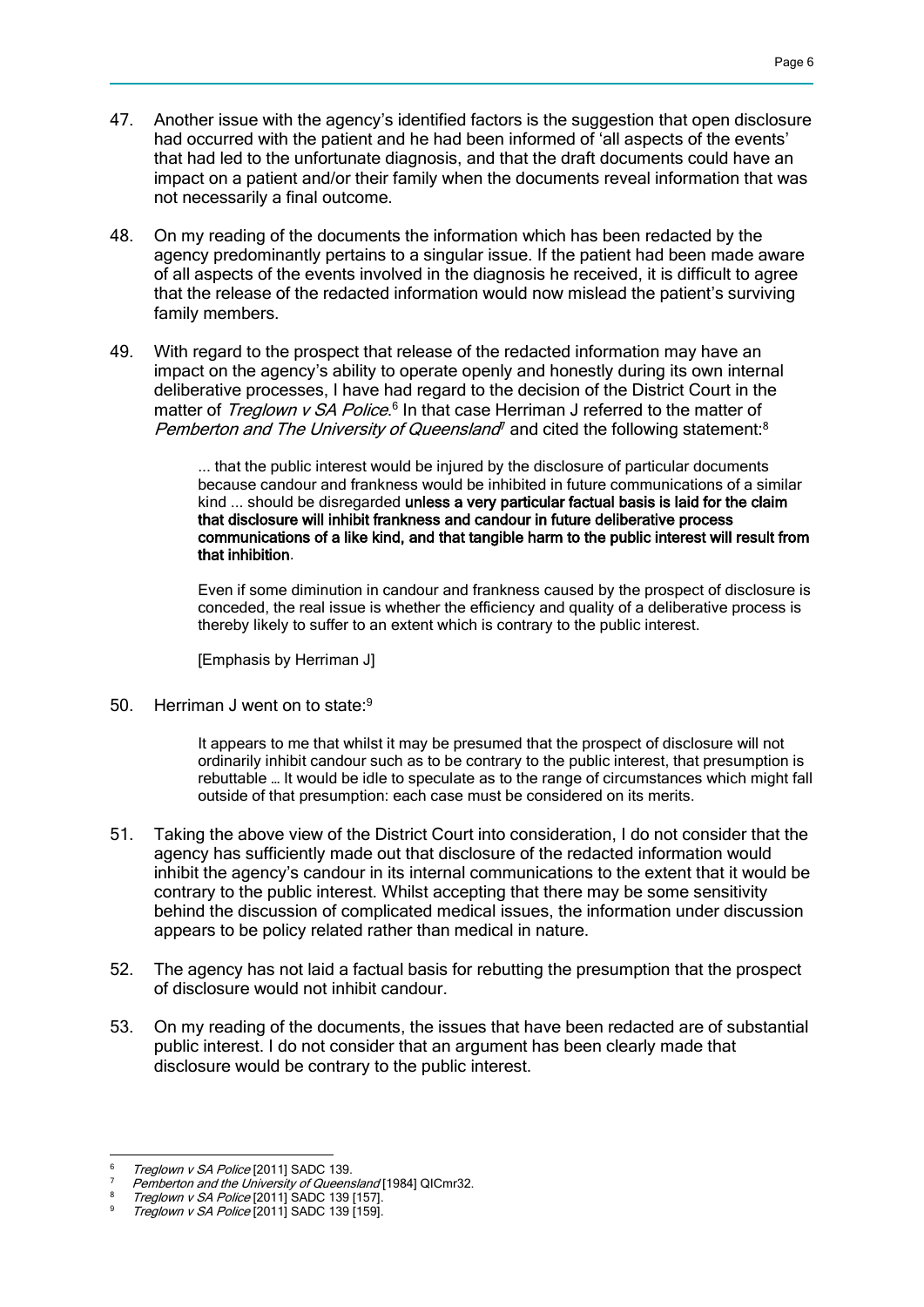54. I am not satisfied that the agency has justified that the information contained within the documents is exempt pursuant to clause 9(1), and my view is that all information claimed by the agency to be exempt under clause  $9(1)$  should be released in full.

### **Determination**

55. In light of my views above, I vary the agency's determination to the extent that all information claimed by the agency to be exempt under clause 9(1) should be released in full.

 $\frac{1}{2}$ 

Wayne Lines SA OMBUDSMAN

14 August 2020